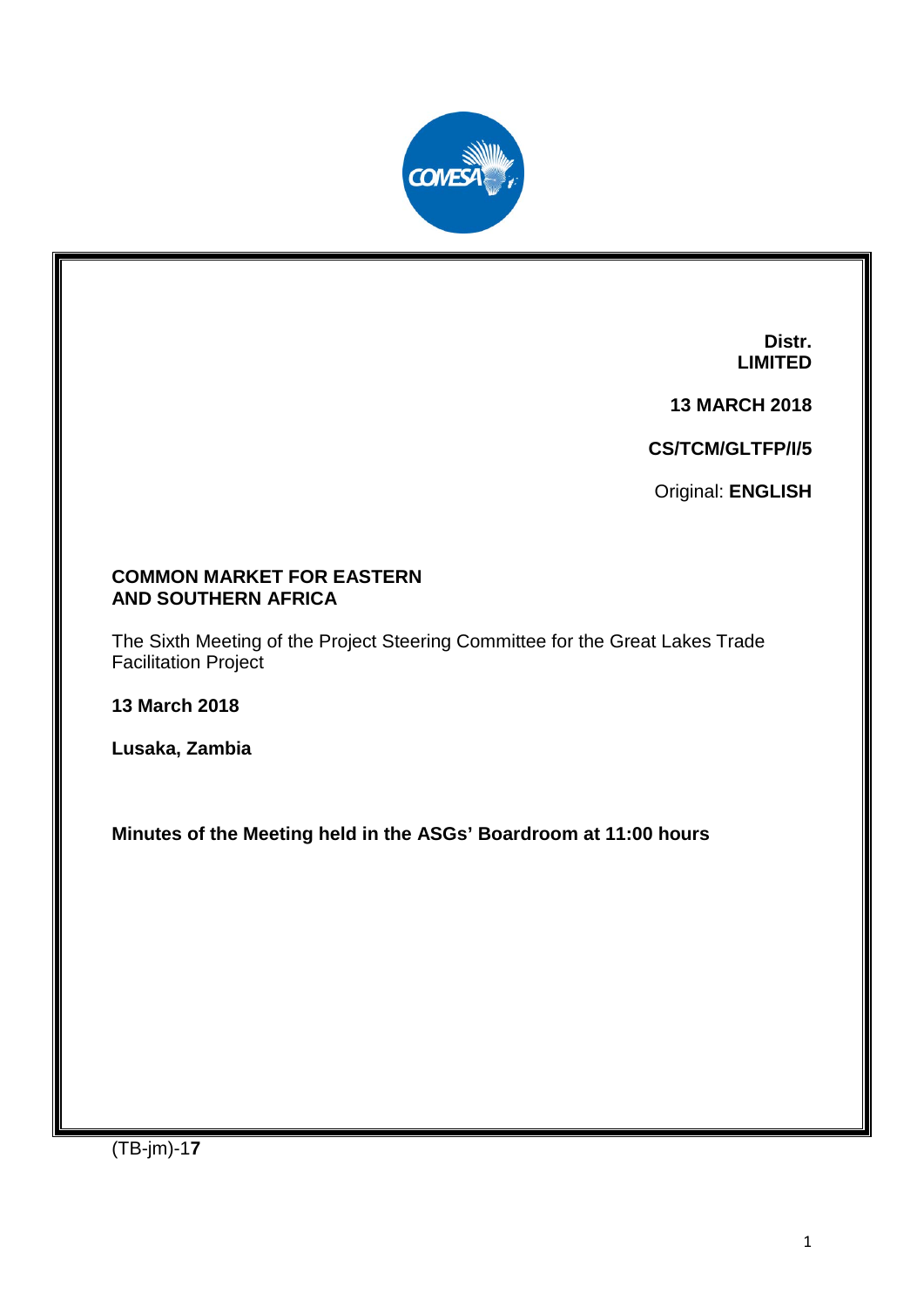### **Members Present**

- 1. Ambassador Dr Kipyego Cheluget, Acting Secretary General (Chair)
- 2. Mr. Clement Kanyama, Director, Budget and Finance
- 3. Mrs Beatrice Hamusonde, Director, Gender and Social Affairs
- 4. Mr. Tasara Muzorori, Senior Trade Officer
- 5. Mr. Julien Julien Razafintsalama ICU
- 6. Mr. Thomas Barasa, Project Coordinator

### **Meeting Agenda**

#### **The agenda for the meeting was as follows:**

- 1) Welcoming Remarks by the Chair;
- 2) Adoption of Agenda;
- 3) Review of the Previous Minutes and Matters Arising;
- 4) Progress Report on Implementation of 2018 GLTFP Quarter 1 Work Plan;
- 5) GLTFP Financial Management- DSA, Approvals, Missions
- 6) Any Other Business

# **1. Welcoming remarks by the Chair**

The Acting Secretary General, Ambassador Dr. Kipyego Cheluget welcomed participants to the meeting and pointed out that the meeting could proceed since there was a quorum.

# **2. Adoption of the Agenda**

The meeting adopted its agenda as stated above without amendments.

#### **3. Review of the Previous Minutes and Matters Arising**

The Chairman noted there were a number of issues that required clarification. He noted that although project disbursement had improved remarkably in the last quarter, overall, it was still low at 41.3% for the period under review. The variations in costs while procuring solar panels was due to the differences in the estimated costs at project planning stage and the actual costs during implementation.

#### **4. Progress Report on Implementation of 2018 GLTFP Quarter 1 Work Plan**

The project Coordinator informed the meeting that the planned activities were generally on course, although some activities had experienced some delays. The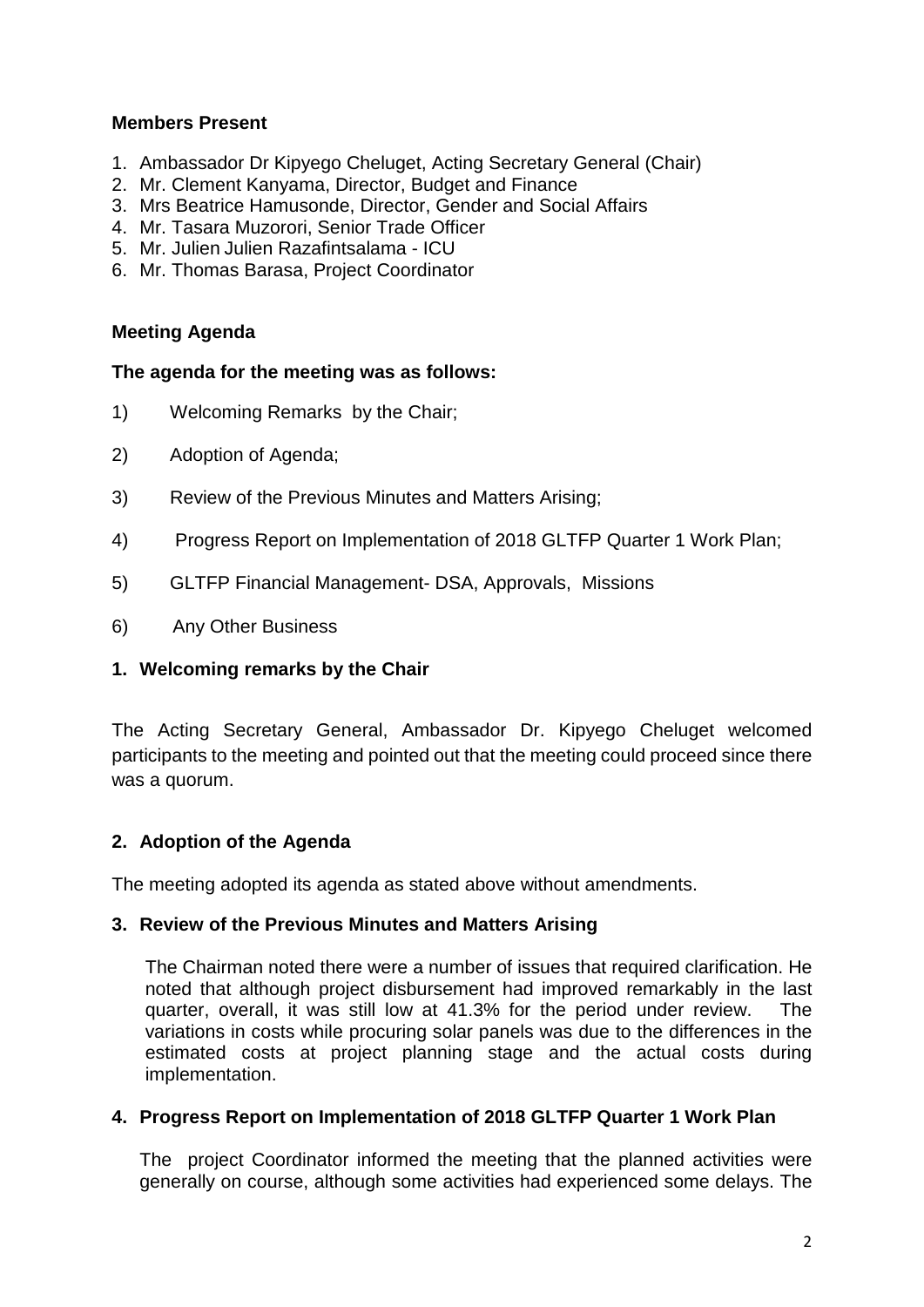main activities planned during the quarter included development of training materials for Training of Trainers, development of the GLTFP Communication and Advocacy Strategy, completion of development of the Project Website, holding of awareness creation and training workshops at project borders, establishment of the section (web page) for Small Scale Cross Border Traders on COMSAT by a consultant. Other key activities were holding of meetings to review the Project's Monitoring and Evaluation Operations Manual, Stakeholders consensus building workshop on development of the project's Communication and Advocacy Strategy, meeting of experts on the COMESA Simplified Regime and other procurement activities. The PSC was informed that the two consulting firms developing training materials and the project communication and advocacy strategy had completed their field consultations at selected project borders and were preparing their reports.

The part time M & E expert had been recruited and was expected to attend the meeting to review the M & E Operations Manual. Two meetings were to be held in Lusaka the coming week, namely: meeting to review M & E Operations plan on 20-21 March 2018 and stakeholders consensus building workshop on development of project communication and advocacy Strategy on 22-23 March 2018. The PSC members were informed that the development of the Project Communication and Advocacy Strategy was expected to be ready by early April 2018 whereas the development of training materials and delivery of training was adjusted and training was expected to be completed by end of May 2018. The contract for development of SSCBT data web page on COMSTAT had just been awarded.

Another important procurement activity which had also been just completed was installation of solar panels at selected project borders, especially on the DRC side where there was poor power connection. Smart phones had also been distributed to Trade Information Desk Officers.

# **5) GLTFP Financial Management- DSA, Approvals, Missions**

The PSC recalled that the matters raised by the Bank on financial management were important and had been discussed during the last meeting held in November 2017 during which some decisions had been made and broadly agreed with the Bank. It was noted that these decisions need to be included in a revised project implementation manual so that they provide a clear guideline on how to deal with issues such as payment of the Daily Sustenance Allowance (DSA) for both staff and delegates who should be treated equally. It was noted that challenges may be experienced in paying full board accommodation and paying an out of pocket allowance of USD 40.00 in cases where staff are on field missions where they will require to move from one project border to the next during implementation of activities. In such a case, full DSA needs to be paid.

# **6) Any other business**